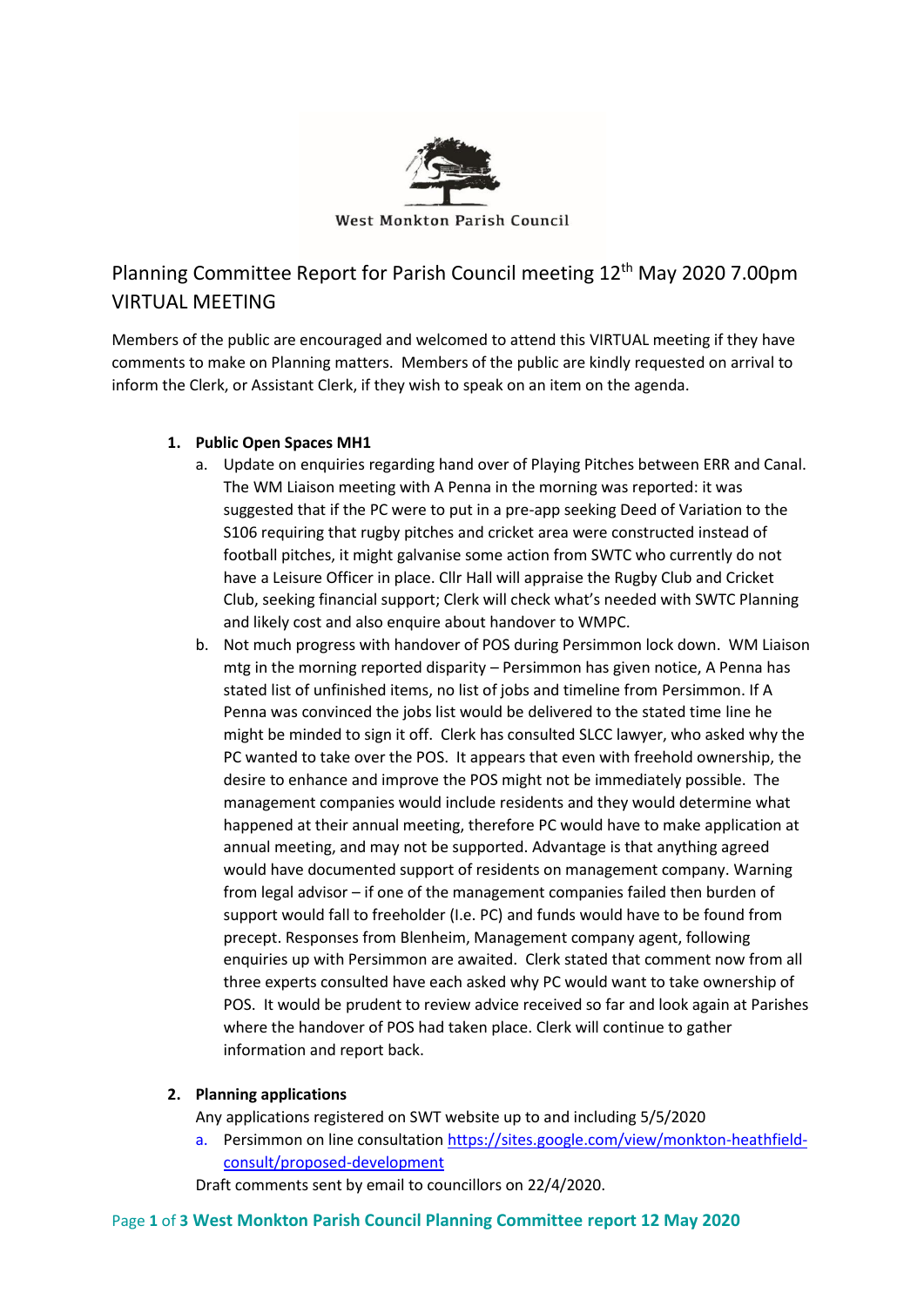It was agreed that consultation was not adequate, failing to reach significant sections of the community – it was suggested that an easy remedy would be for Persimmon to deliver a mail shot to all dwellings in CSM and WM parishes.

Questions raised by Cllr Besley about highways consultations for MH2: he suggested that Persimmon could share their Traffic modelling scope, and their assumptions for the entirety of the development. A Penna stated no scope had been agreed with the LPA (Local Planning Authority). Cllr Besley's suggestion was to ask for a second opinion on the Traffic assessment using experts such as SLR, sharing the fees with CSM. Meeting with J Fellingham on Thursday primarily for other matters could include a list of questions about MH2 for SCC. D Rice and T Laurence from Arts Taunton have suggested their exerts 'Create Streets' should liaise with Persimmon designers Pegasus. Pegasus has presented their MH2 proposal to the Design Review Panel.

It was considered that there were some areas of disagreement with CSM about MH2 proposals, and that a separate response should be made by WMPC as well as the joint panel response. Clerk will discuss with S Altria Clerk at CSM, and will arrange a joint panel meeting to final the joint panel response to Persimmon.

b. **48/20/2020** Erection of a two-storey extension to the side of 6 Gotton Cottages, Cheddon Fitzpaine.

Parish Council comment: the off white render stated in materials used would not sit well against what is a typically traditional Quantock Stone cottage, and the Parish Council would not support the application if white render remains, as it would totally alter the very local street scene of the three dwellings on this lane and the visual amenity – looking from the cross roads, the off white render of the end wall would totally dominate the aspect. It is recognised that Quantock stone is not readily available as the quarry is now closed, and look alike substitutes may well look worse, therefore it is suggested that a different finish more sympathetic to the Quantock Stone should be proposed such as timber cladding or rough cast lime. The window finish is not defined – it is assumed they would be uPVC? It is strongly recommended that the Planning Committee should make a site visit to understand the very traditional appearance of the cluster of cottages situated at this back entrance to Hestercombe, and originally part of the Hestercombe estate. In view of the proximity of Hestercombe, and the WM & CF Neighbourhood Plan policy R1, it is required that external lighting should be only of warm white LED.

#### **3. Consultations**

Any consultations received up to and including 5/5/2020

• Unparished areas – request from Wiveliscombe PC, email sent to all Cllr 6 April

**16th March 2020 Motion from Cllr Berman re: Taunton Unparished Area -** The Council notes with concern that Taunton Town remains unparished with the result that all Council Taxpayers in the District pay for services in Taunton that would be charged as a Parish precept in the rest of the District. It was unanimously resolved the Clerk to write to other Parishes in the District to make a joint plea to Somerset West and Taunton Council to rectify this position before March 2021 or, if this is impossible, to levy a special rate on Taunton for the local services there**.**

Your thoughts would be appreciated?

Kind regards

*Sarah Towells*